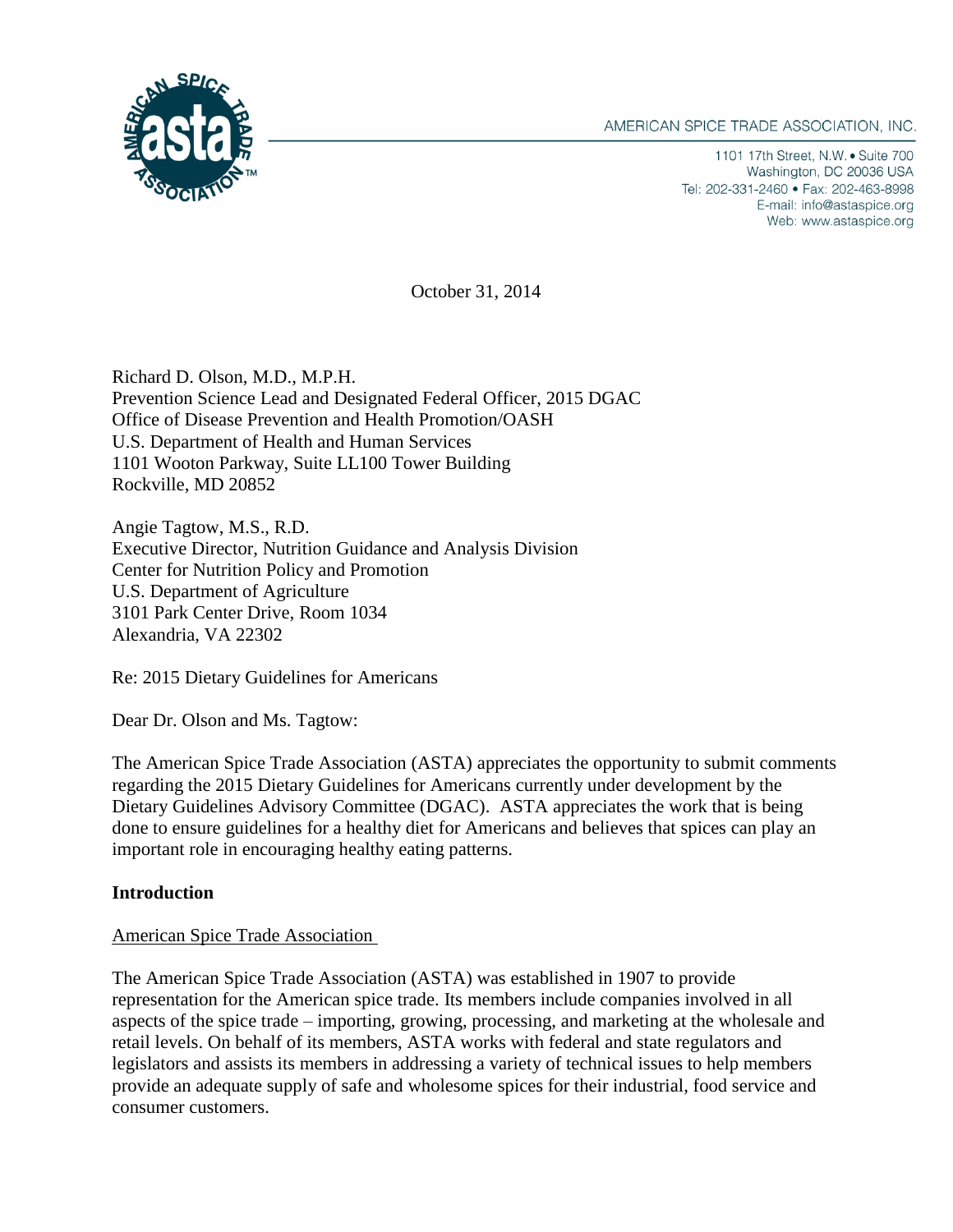# ASTA supports development of the Dietary Guidelines for Americans

ASTA supports the work of the DGAC to develop policy recommendations that will be used to form the basis of Federal nutrition policy, education, outreach, and food assistance programs. The U.S. government plays a critical role in steering consumers to healthful eating habits through nutrition assistance policy and education of critical knowledge on healthy eating behaviors.

The DGAC is tasked with developing recommendations based on the preponderance of current scientific and medical knowledge. That includes examining the existing Dietary Guidelines for Americans (DGA 2010), taking into consideration new scientific evidence and current resource documents to develop a report to the Secretaries of HHS and USDA that will serve as the basis for developing the Dietary Guidelines for Americans 2015.

## **The Role of Spices**

In our previously submitted comments, ASTA underscored the role spices can have in improving healthful eating choices and requests that the overarching concepts already identified in the DGA 2010 be further expanded.

Dietary Guidelines for Americans previously identified spices as a potential tool for improving eating choices and sodium reduction

One of the overarching concepts identified in the DGA 2010 was to focus on nutrient-dense foods and beverages. Specifically:

- Increase intake of foods that are consumed below recommended amounts. For most people, this means choosing more vegetables, fruits, whole grains, fat-free or low-fat milk and milk products, seafood and oils.
- Reduce intake of foods and food components consumed in excess amounts. For most people, this means consuming fewer foods and beverages high in solid fats (sources of saturated and trans fatty acids), added sugars, and sodium (i.e., consume these foods and beverages less often and in small amounts).

## Spices should be recognized in DGA 2015 as strategy to enhance flavor of nutrient dense foods

As already acknowledged in the DGA 2010 there is a greater need for nutrient dense foods in the American diet. This was recognized by at least two of the Working Groups of the current DGAC. ASTA urges the recognition of the important role spices can have in promoting behaviors to increase the consumption of nutrient dense foods. We recommend that this concept be expanded to provide greater awareness to all Americans on the benefits spices can play in enhancing the palatability of nutrient dense foods.

Utilization of spices can increase consumption of foods such as fruits, vegetables and healthy grains by making them more appealing and taste better. As noted in our previous correspondence, empirically, food preparation methods including spices tend to enhance the taste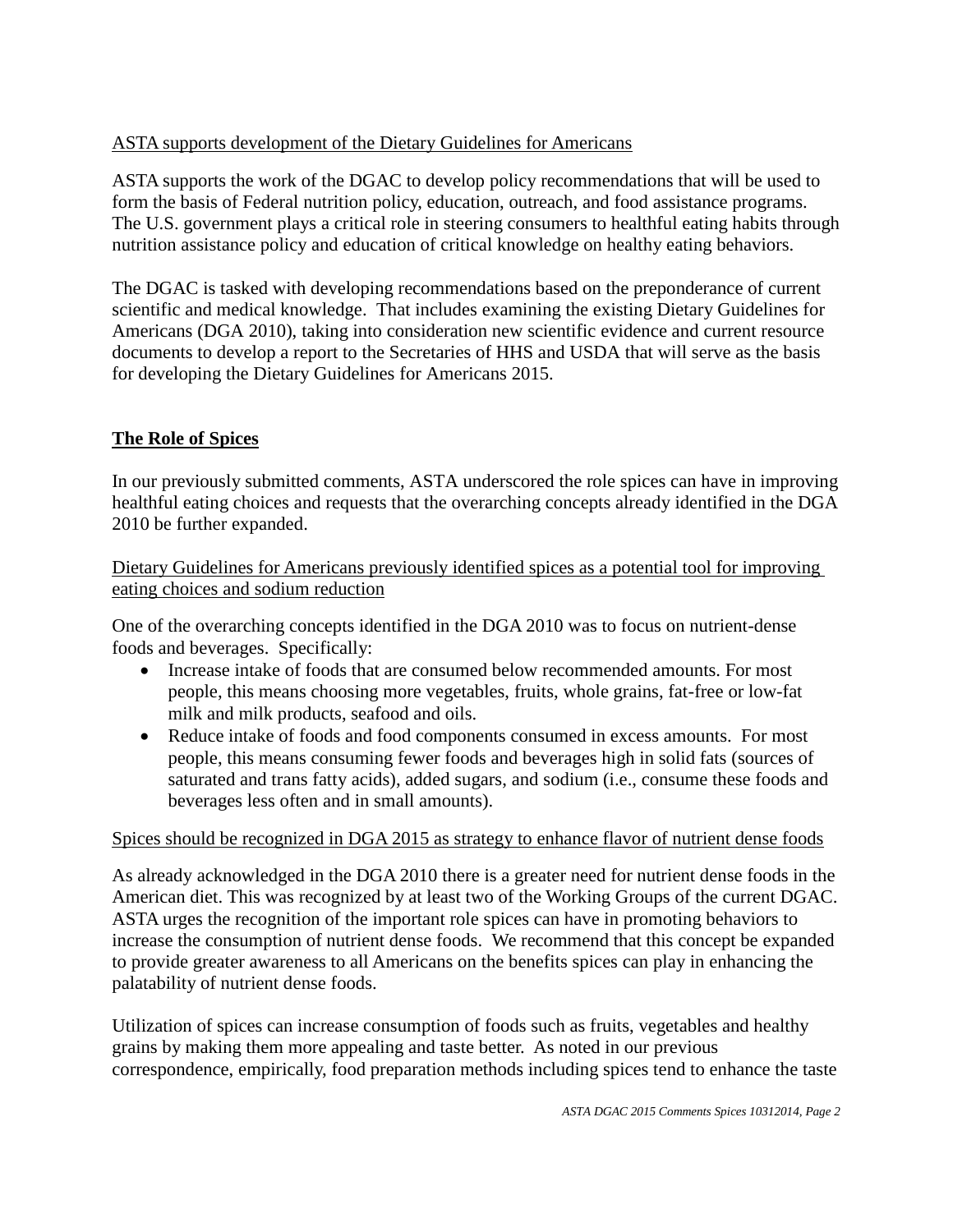of vegetables, as for example in the Mediterranean style vegetable cooking compared to simply steamed vegetables. (Mayo Clinic 2011)

Limited research has also shown that the use of spices increases the flavor experience of foods that are considered relatively bland, such as vegetables, potatoes, and grains (Cox et al. 1998; Tapsell et al. 2006; Ghirardini et al. 2007). Ideally flavorings do not compromise the nutritional value of the foods by adding calories, fat, or salt. It was recently reported that addition of flavor assists in consumption of vegetables in children (Savage et al. 2013). *The Journal of the Academy of Nutrition and Dietetics* article in May 2013 entitled "the Addition of a Plain or Herb-Flavored Reduced-Fat Dip is Associated with Improved Preschoolers' Intake of Vegetables" states, "These findings suggest that offering vegetables with reduced-fat dips containing familiar herb and spice flavors can increase tasting and thereby promote liking, acceptance, and consumption of vegetables, including vegetables previously rejected or disliked." While the flavored vegetable dips used in this study assisted in improving consumption of vegetables by children, their contribution to the dietary profile may not be consistent with the healthy dietary guidelines promoted by health organizations. Instead, spices and herbs alone may impart a similar benefit without the added disadvantage associated with more complex flavoring products.

#### Spices are an important resource to assist with reduction of sodium intake

Spices were mentioned in Appendix 2 of the DGA 2010 as a potential strategy to influence consumer behavior to reduce sodium intake:

 Use little or no salt when cooking or eating. Trade in your salt shaker for the pepper shaker. Spices, herbs, and lemon juice can be used as alternatives to salt to season foods with a variety of flavors.

Subcommittee 1: Food and Nutrient Intakes and Health: Current Status and Trends has issued a draft conclusion statement noting that sodium and saturated fat are over-consumed relative to the UL or other maximum standard.

ASTA urges the DGAC 2015 to recognize the important role spices can have on assisting with sodium reduction to support the draft conclusion of Subcommittee 1 that sodium is over consumed. There is evidence that the use of spices may assist in the reduction of sodium intake by making food such as fruits and vegetables more appealing.

In a relatively recent review of the benefits of spices as part of a healthy diet, it was recommended that the role of spices as part of a healthy diet should be made more explicit along with recommendations of how to achieve that since "herbs and spices can be used in recipes to partially or wholly replace less desirable ingredients such as salt, sugar and added saturated fat in, for example, marinades and dressings, stir-fry dishes, casseroles, soups, curries and Mediterranean-style cooking. Vegetable dishes and vegetarian options may be more appetizing when prepared with herbs and spices." (Tapsell et al. 2006)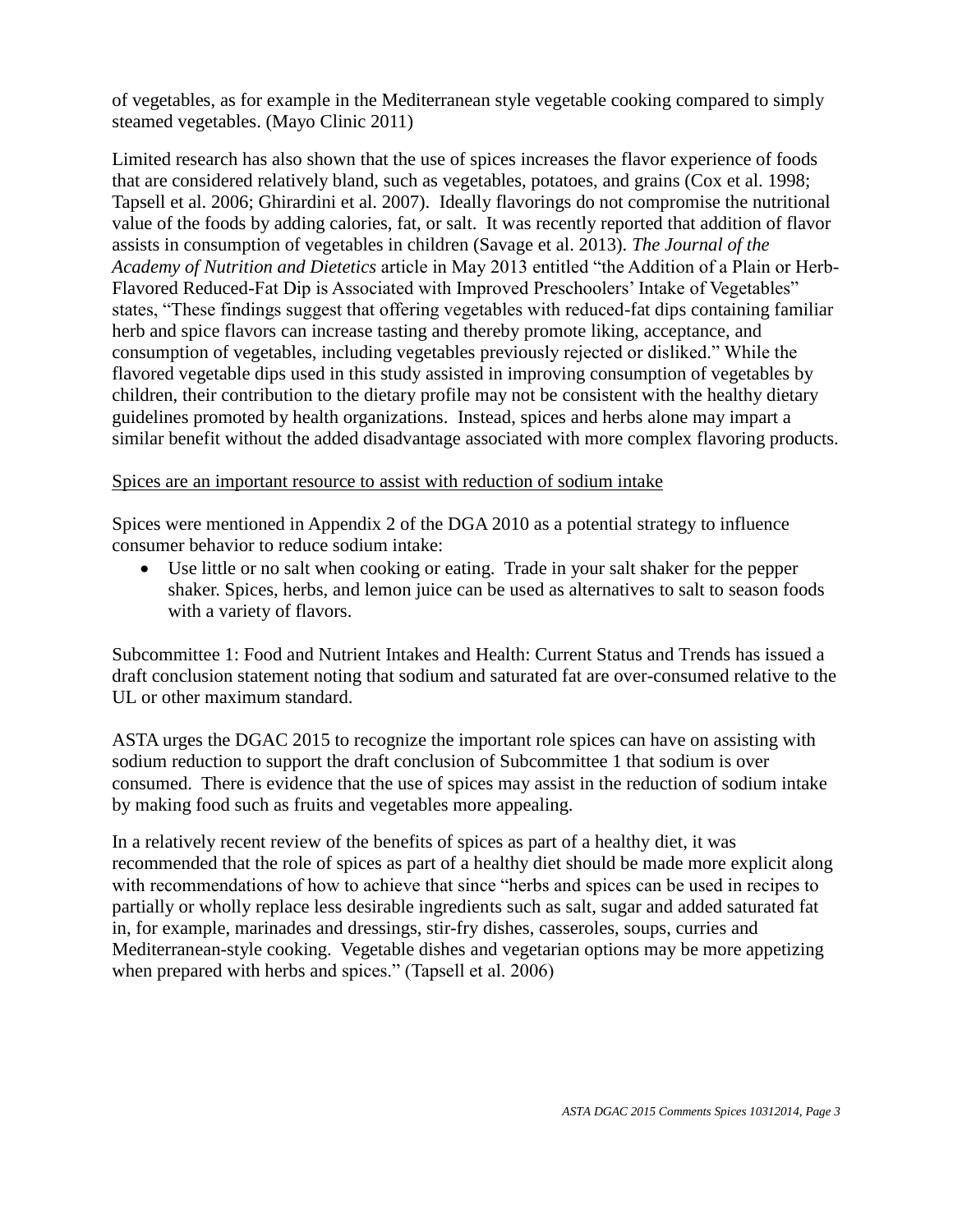**Summary** 

ASTA and its members appreciate the opportunity to comment on the Dietary Guidelines for Americans 2015 recommendations that are close to being finalized. We respectfully request your consideration of these important points and would be happy to answer any questions you may have.

Sincerely,

go

Cheryl Deem Executive Director